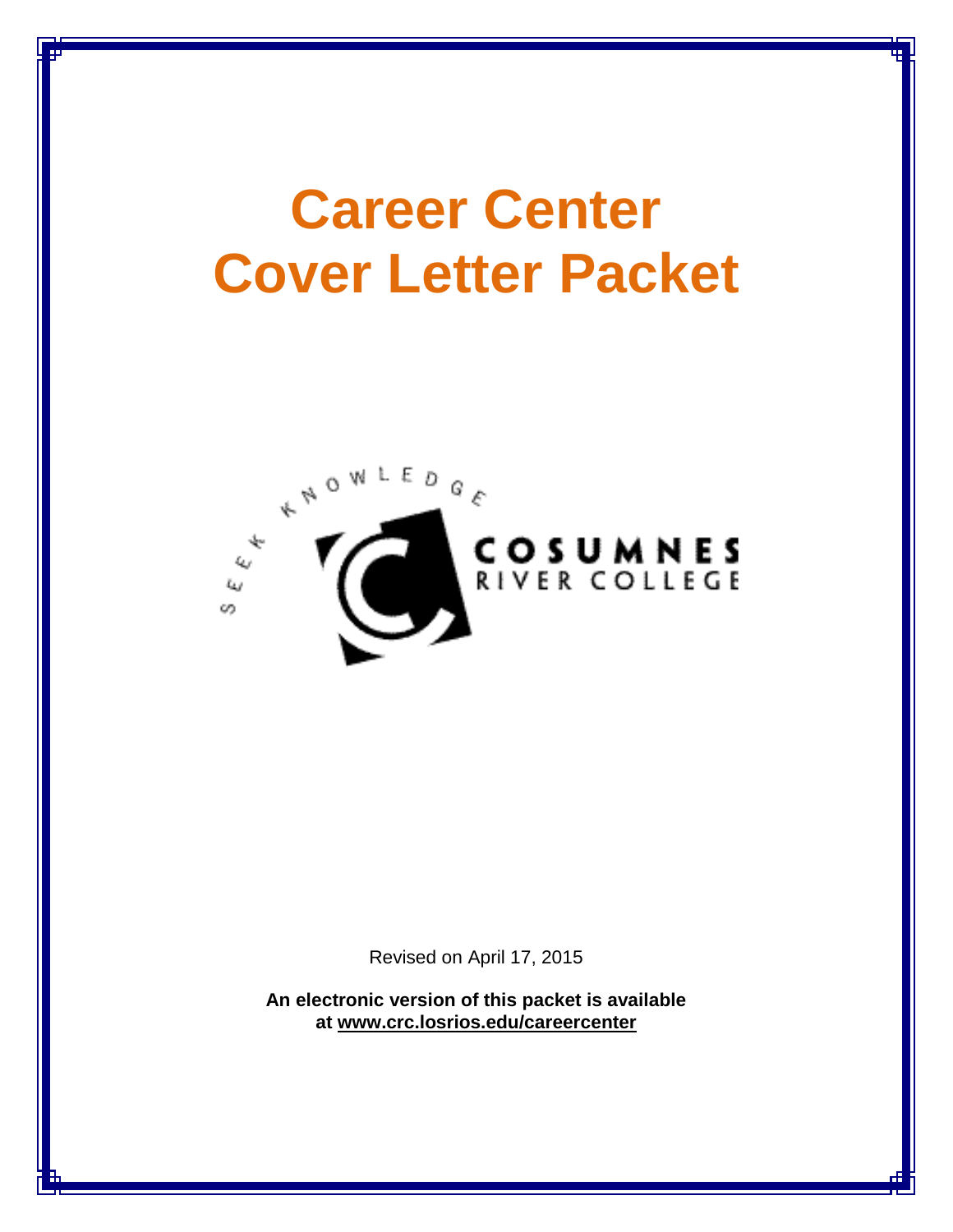## **COVER LETTER**

## **What is a cover letter?**

The cover letter plays an important role in your job search. The purpose of the cover letter is to introduce you to a prospective employer. It lets the employer know precisely why you are applying to their specific opportunity. A cover letter should always accompany a resume when sent to a potential employer.

Your enthusiasm for the position, the reason you are writing, and the articulation of the contributions that you can make to the organization based on your qualifications, as well as your interest in obtaining an interview are all crucial components of a cover letter.

The cover letter is often an initial contact between you and the potential employer. The contents of the letter should strive to make a great first impression.

## **Quick guidelines**

- Personalize each cover letter, tailoring it to each specific job opportunity and employer.
- Use the same paper and letterhead for the cover letter, resume, and your references page. This gives a consistent and professional appearance.
- Check carefully for spelling, grammar, punctuation, and typing errors.
- Address each employer by name and correct title; try not to address by first name.
- Keep your letter to one page in length: ¾ of the page to one full page are acceptable.
- Refer to accomplishments on your resume that relate to the position or employer.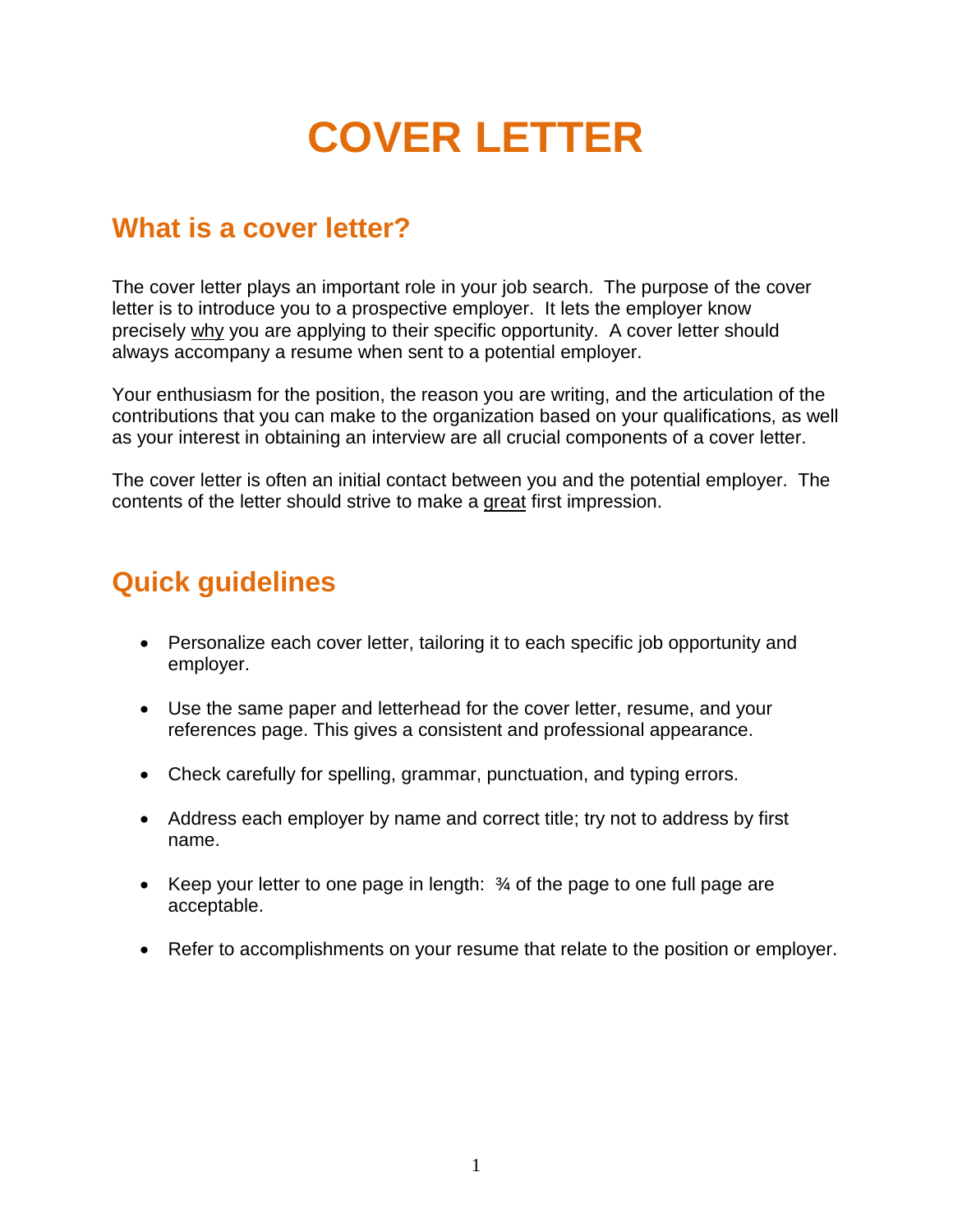• Be positive! Convey enthusiasm and desire for the position.



## **It's all in the details!**

- **1.** No typos, spelling errors. Have someone else read it over to make sure everything makes sense.
- **2.** The letter should either be addressed to a specific person or a job title (i.e., Dear Career Center Director or Dear Hiring Manager). If the person's name is easily identified as male or female, use either Mr. Smith or Ms. Smith. Do not include the first name unless you can't tell the gender (i.e., names like Chris, Pat, Terry, etc.).
- **3.** Refer to a job description in the first paragraph. "I am applying for the position listed in the latest issue of . . ." or "I am applying for the position listed on your website," etc.
- **4.** Indicate how you heard about the position in the first paragraph.
- **5.** Indicate your current status in the first paragraph (i.e., "I am pursuing an Associate's degree in Business, with an emphasis in Business Administration at Cosumnes River College, Sacramento.") and your education status (i.e., I am working on my A.A. in Accounting at Cosumnes River College, expected May 2016.)
- **6.** Indicate that you know something about their organization based on their website, something you learned from another person, or another specific reason for your interest in the company.
- **7.** Your middle paragraph or paragraphs should not include "bold assertions." Instead, provide actual evidence/proof of what you've done in the past that indicates that you can do the job. This is the most important element of the cover letter. Instead of "I have strong communications skills or I am this or that," say, "As a college student, I have gained knowledge of . . ." or even better, "In my internship, I developed a comprehensive program…"
- **8.** The next paragraph must display a level of passion for working in your field of study or the career field. This is best demonstrated by previous experience; describing how you identified your passion for this type of work or setting can also be helpful.
- **9.** Your final paragraph should refer to the fact that you are also enclosing a copy of your resume and anything else that has been requested (for example, a list of three references). Also indicate what you expect the next step to be ("I look forward to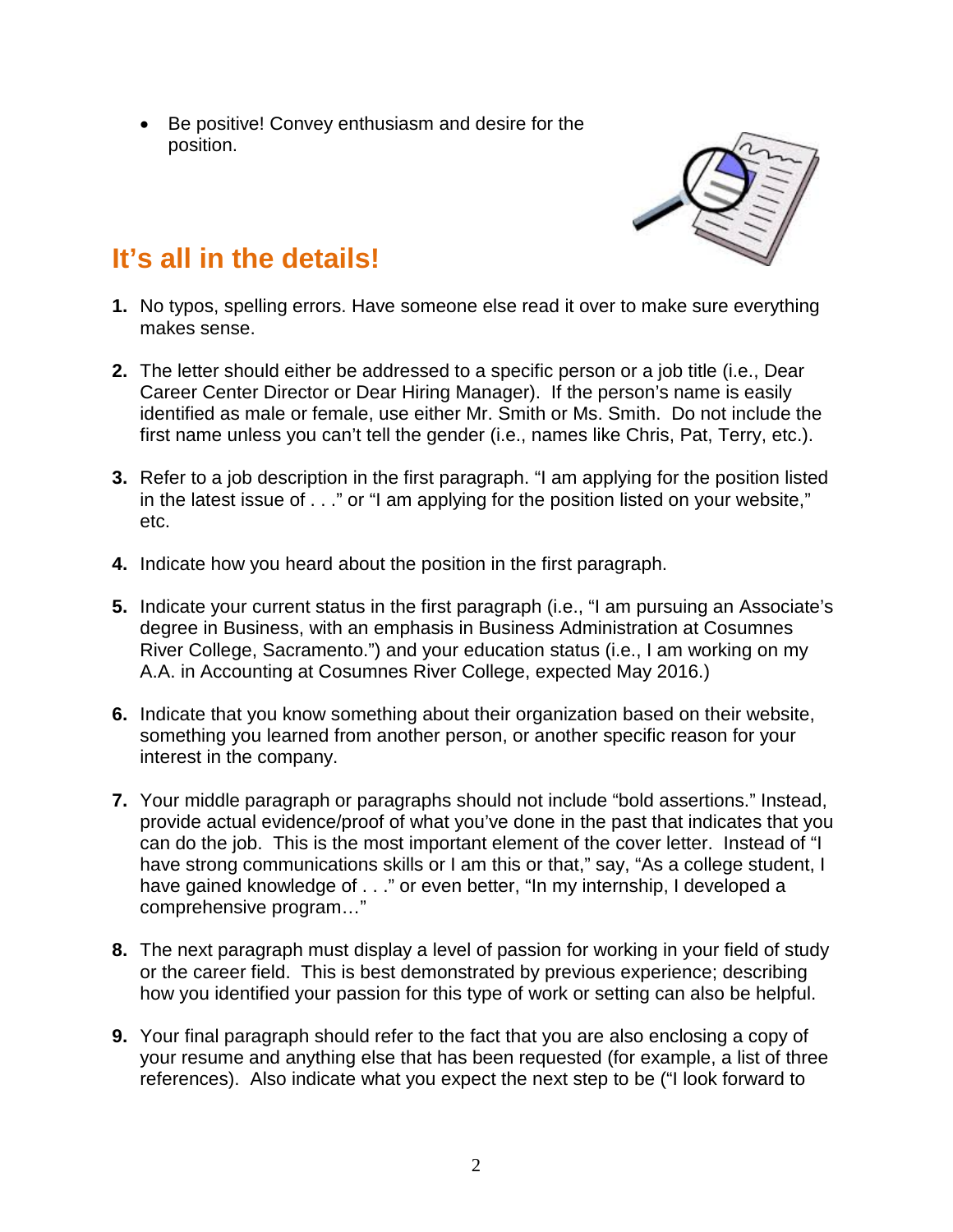hearing from you in the near future" or "I will call your office next week to follow‐up on this letter.").

**10.**This letter needs to be detailed but also written concisely (without irrelevant information) and should be at least three quarters of a page to one full page in length.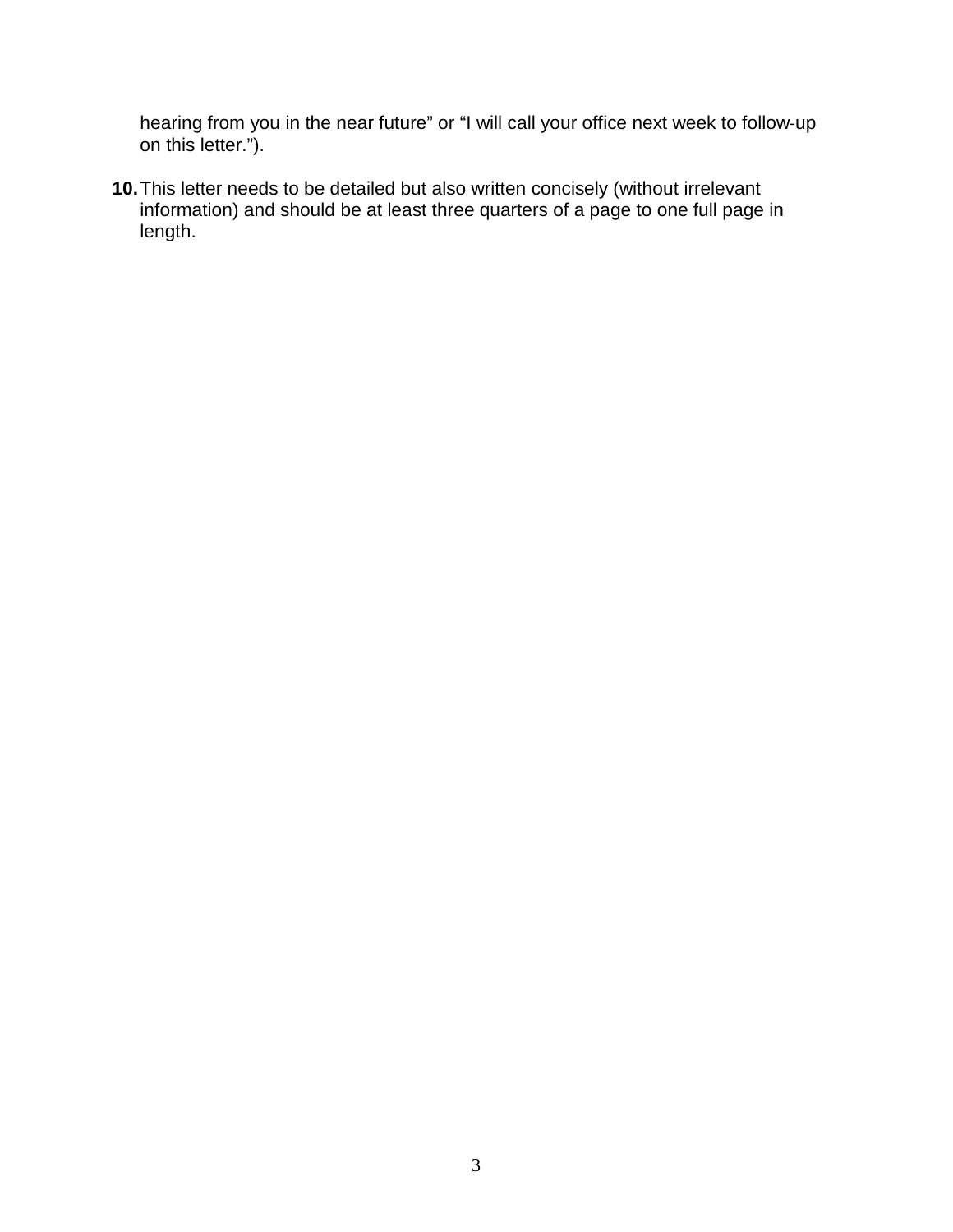#### **COVER LETTER DESCRIPTION: Student-Centered**

**First Last Name** Mailing Address Phone Email Address

Date

Name, Professional Title Company Address City, State, Zip

Dear\_\_\_\_\_\_\_\_\_\_\_\_\_\_\_\_\_,

First Section – State why you are writing, and how you heard of the position.

**Second Section –** Explain your qualifications and how they apply to this particular position.

**Third Section –** Create an appropriate closing for the next action step.

Sincerely,

Your signature in black ink (4 spaces between "Sincerely" and your legal typed name)

Your legal typed name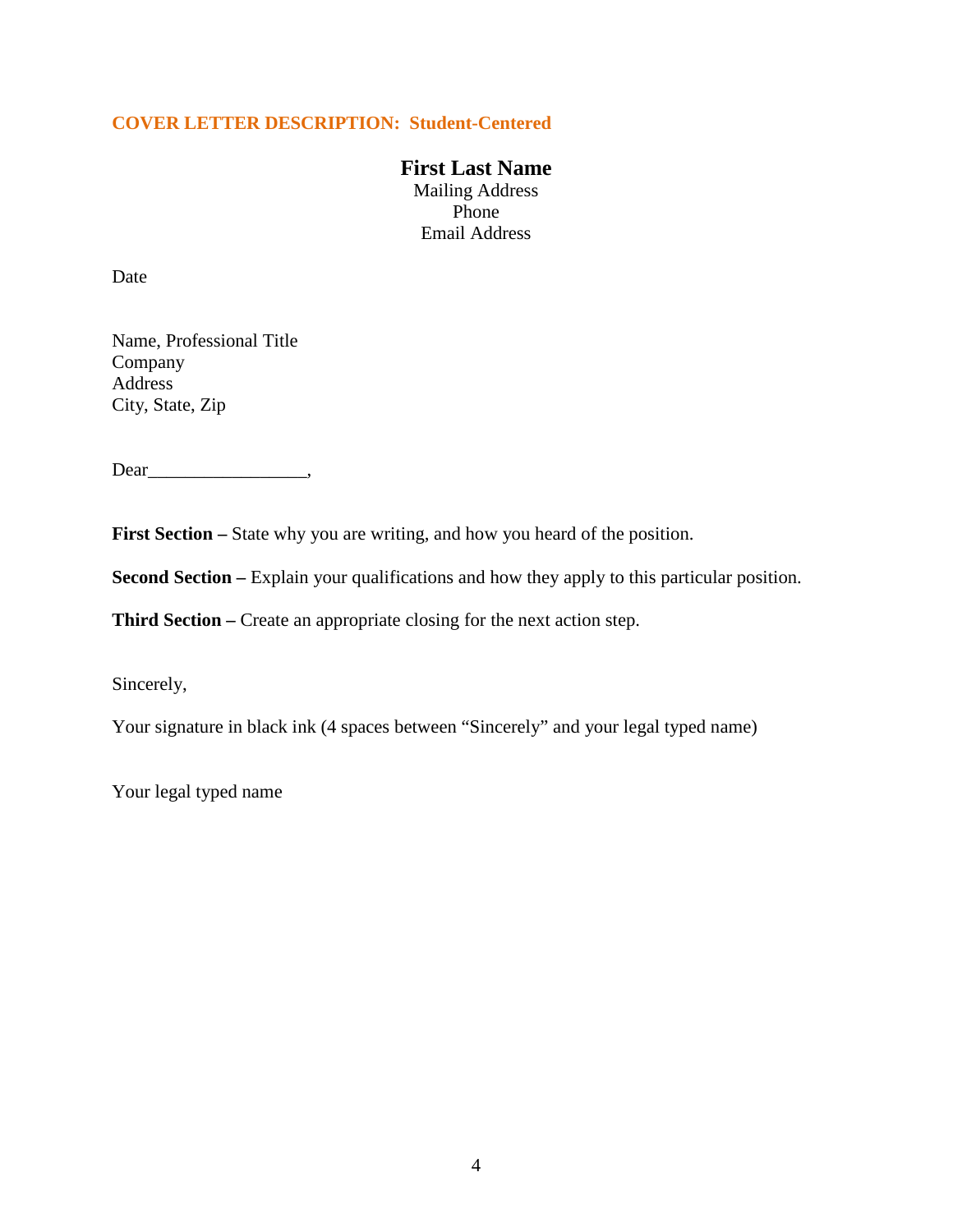#### **COVER LETTER FORMAT AND DESCRIPTION**

#### **Letterhead containing:**

**NAME** Mailing Address Phone Email Address

Date

Name, Professional Title Company Address City, State, Zip

Dear\_\_\_\_\_\_\_\_\_\_\_\_\_\_\_\_\_,

**First Section** – State why you are writing, name of the position or type of work for which you are applying and mention how you heard of the position or organization. Indicate that you know something about their organization based on their website, something you learned from another person, or another concrete reason for your interest in them.

**Second Section –** Explain why you are interested in working for this employer. It is important to convey enthusiasm for the company, the position and the industry. Describe your specific skills, accomplishments and personal traits which qualify you for this job or field. Refer to your education, training and previous experiences that apply to this position. If this paragraph gets too lengthy, break it into two paragraphs. This section should answer the employer's question "Why should we hire you?"

**Third Section –**Thank them for taking the time to review your enclosed resume and/or application. Let them know you are looking forward to the next step in the process and the opportunity to meet with them in person. Indicate how you can be reached and thank them for their consideration. Mention any enclosures.

Sincerely,

Your signature in black ink (4 spaces between "Sincerely" and your legal typed name)

Your legal typed name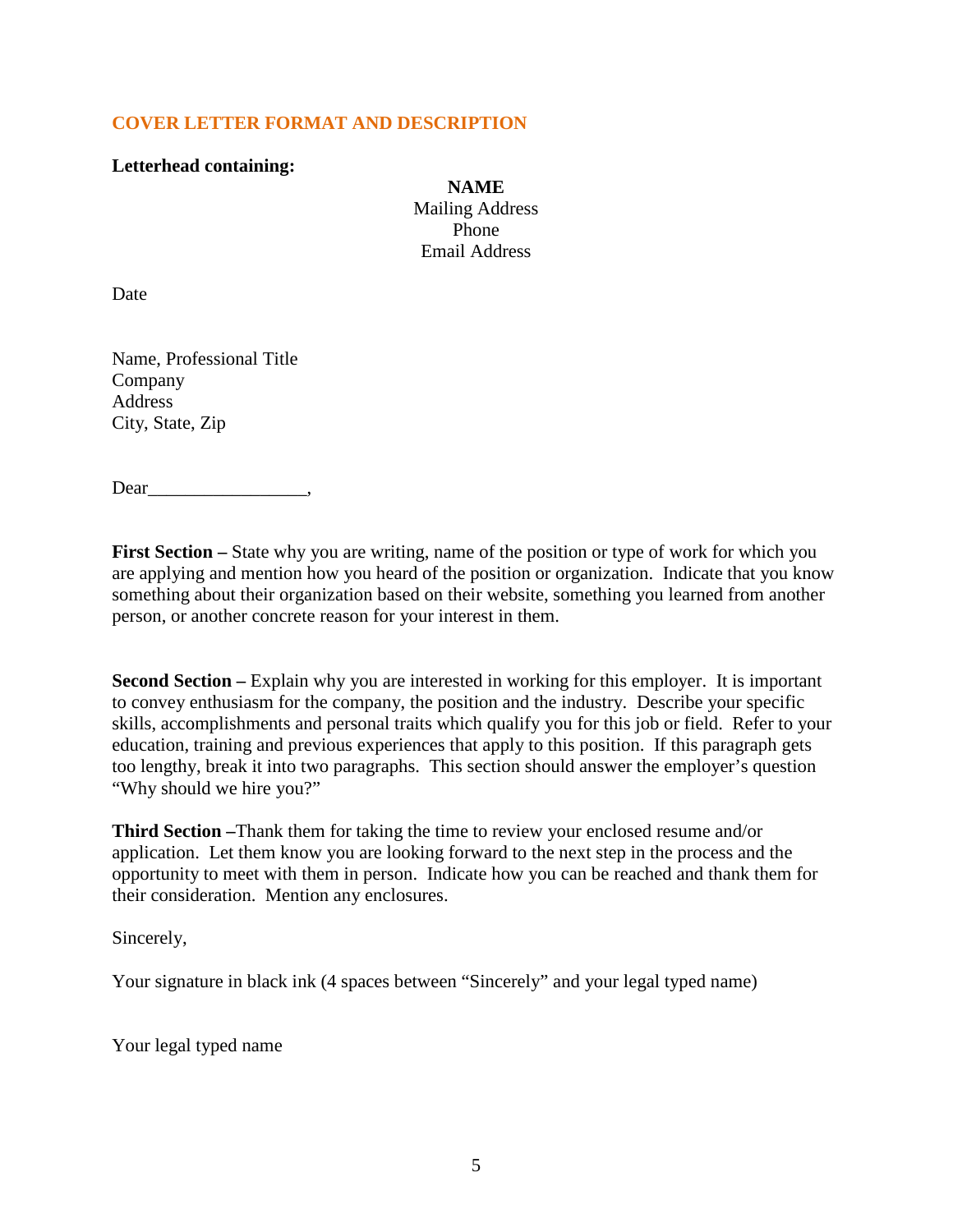#### **COVER LETTER EXAMPLE: Student-Centered**

#### **Amy White**

1234 Calvine Road, Sacramento, CA 95823 916-123-4567 • angelamcd@yahoo.com

July 4, 2015

Mr. Oscar Gomez, Manager Cosumnes River College, College Store 8401 Center Parkway Sacramento, CA 95823

Dear Mr. Gomez:

It is with a great deal of interest and enthusiasm that I am applying for the Accounting Assistant with your firm. I heard about this position through the Career Center at Cosumnes River College. I am especially interested in your firm because of the many innovative programs that are listed on your website.

I am working on my A.A. degree in Accounting at Cosumnes River College, expected May 2016. As a result of the coursework I took as an Accounting major, I have acquired excellent skills in the accounting field. I am competent in areas such as auditing, financial and managerial accounting, and business administration. Additionally, I have earned certificates in Accounting Computer Applications and Taxation.

I strongly believe that my three years of experience as an Office Assistant for Dalton, Inc., combined with my technical knowledge of accounting, uniquely qualify me for the position. My knowledge of computer programs such as QuickBooks and Microsoft Word and Excel helped me be more efficient and contributed to my overall success at the company.

I believe that I have the energy, desire and ability to make a valuable contribution to your firm. I would appreciate an opportunity to meet with you and further discuss my qualifications. Please feel free to contact me if you have any questions at 916-123-4567 or via email at amywhite@yahoo.com. Thank you for your time and consideration.

Sincerely,

*Amy White*

Amy White